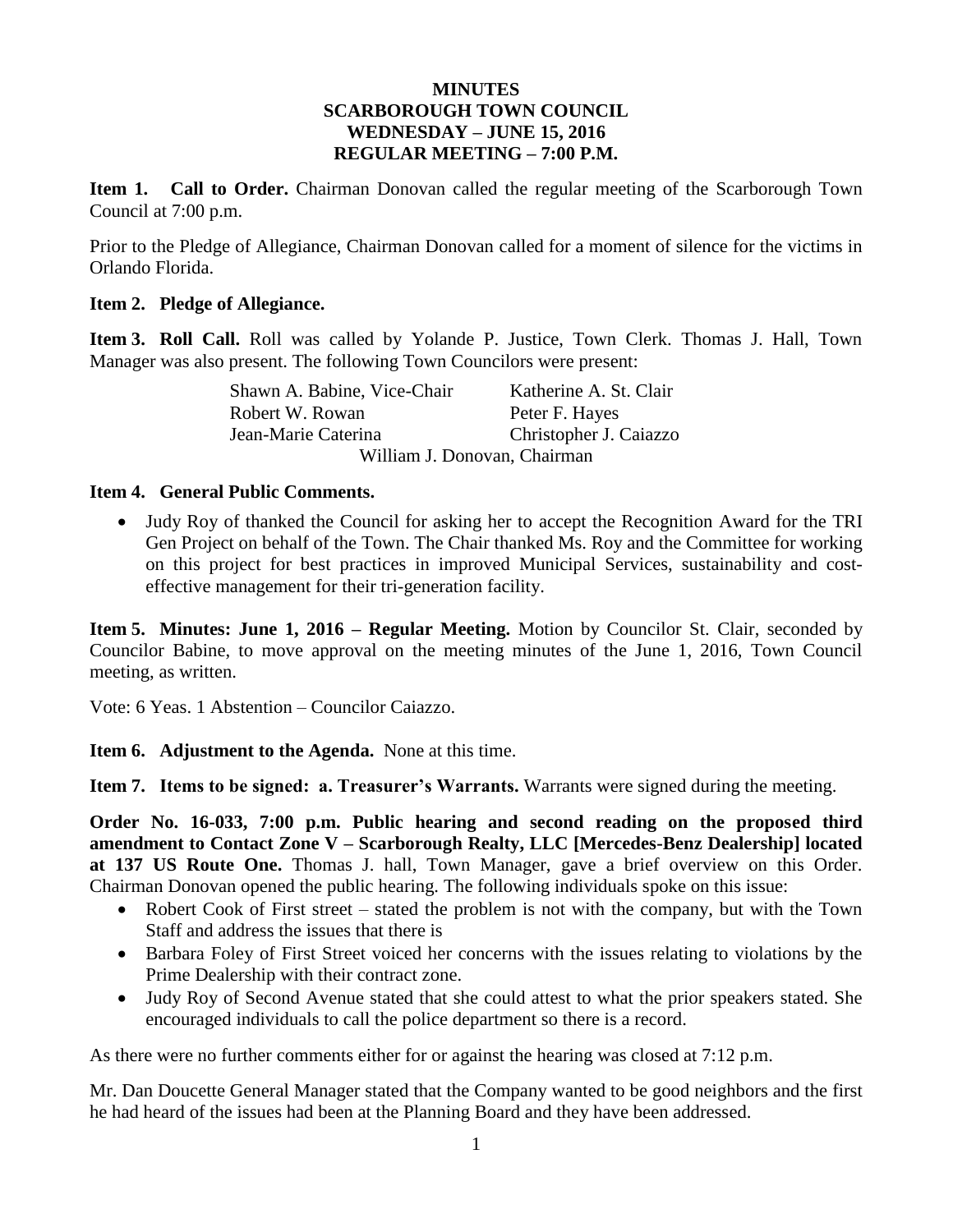Motion by Councilor St. Clair, seconded by Councilor Babine, to move approval of the second reading on the proposed third amendment to Contact Zone V – Scarborough Realty, LLC [Mercedes-Benz Dealership] located at 137 US Route One, as follows:

## **THIRD AMENDMENT TO CONTRACT ZONING AGREEMENT BETWEEN THE TOWN OF SCARBOROUGH AND 137 U.S. ROUTE ONE SCARBOROUGH REALTY, LLC (formerly First Scarborough Realty of Maine, LLC)**

**THIS CONTRACT ZONING AGREEMENT** is made by and between the Town of Scarborough, a Maine municipality with it principal office located at the Scarborough Municipal Building, 259 U.S. Route 1, Scarborough, Maine (the "Town") and 137 U.S. Route One Scarborough Realty, LLC, a Maine limited liability company with a principal office located at 137 U.S. Route One, Scarborough, Maine ("137 US Route One").

#### **RECITALS**

**WHEREAS,** First Scarborough Realty of Maine, LLC, a Maine limited liability company ("First Scarborough Realty") is a predecessor in interest and in title to 137 U.S. Route One; and,

**W HE RE AS** , First Scarborough Realty entered into a Contract Zoning Agreement with the Town on August 21, 2002, subsequently amended by an amendment dated on or about September 16, 2004 (hereinafter and taken together "First Agreement") in connection with certain improvements made to property located at 137 U.S. Route One and more particularly described in the First Agreement; and,

**WHEREAS,** the First Agreement (together with all exhibits and schedules appended thereto) is appended to this Agreement as *Exhibit 1*; and,

**WHEREAS,** First Scarborough Realty conveyed its interest to 137 US Route One by deed dated April 26, 2005 and recorded in the Cumberland County Registry of Deeds at Book 22565, Page 326, the premises and all improvements situated thereon hereinafter referred to as the "Original Parcel"; and,

**WHEREAS,** 137 US Route One acquired additional property adjoining the Original Parcel, more particularly described in a deed from SRAM Corp. to 137 U.S. Route One Scarborough, LLC dated June 16, 2015 and recorded in the Cumberland County Registry of Deeds at Book 32352, Page 208 (the "New Parcel") for the purpose of expanding and improving the existing automobile dealership showroom located on the Original Parcel and other related purposes (together referred to as the "Property"); and,

**WHEREAS,** 137 US Route One and the Town entered into a Second Amendment to Contract Zoning Agreement dated April 30, 2015 and recorded in the Cumberland County Registry of Deeds at Book 32238, Page 198 (the "Second Amendment"), a copy of which is attached to this Third Amendment as *Exhibit 2*; and,

**WHEREAS**, the rezoning and inclusion of the New Parcel into the Contract Zoning District ("the District") is pursuant to and consistent with the Town's Comprehensive Plan and with the existing and permitted uses within the original zoning district classification; and,

**WHEREAS**, by operation of this Third Amendment to Contract Zoning Agreement (the "Third Amendment"), 137 US Route One desires to increase the size of the footprint of building to be located on the New Parcel also pursuant to and consistent with the Town's Comprehensive Plan and with the existing and permitted uses within the original zoning district classification.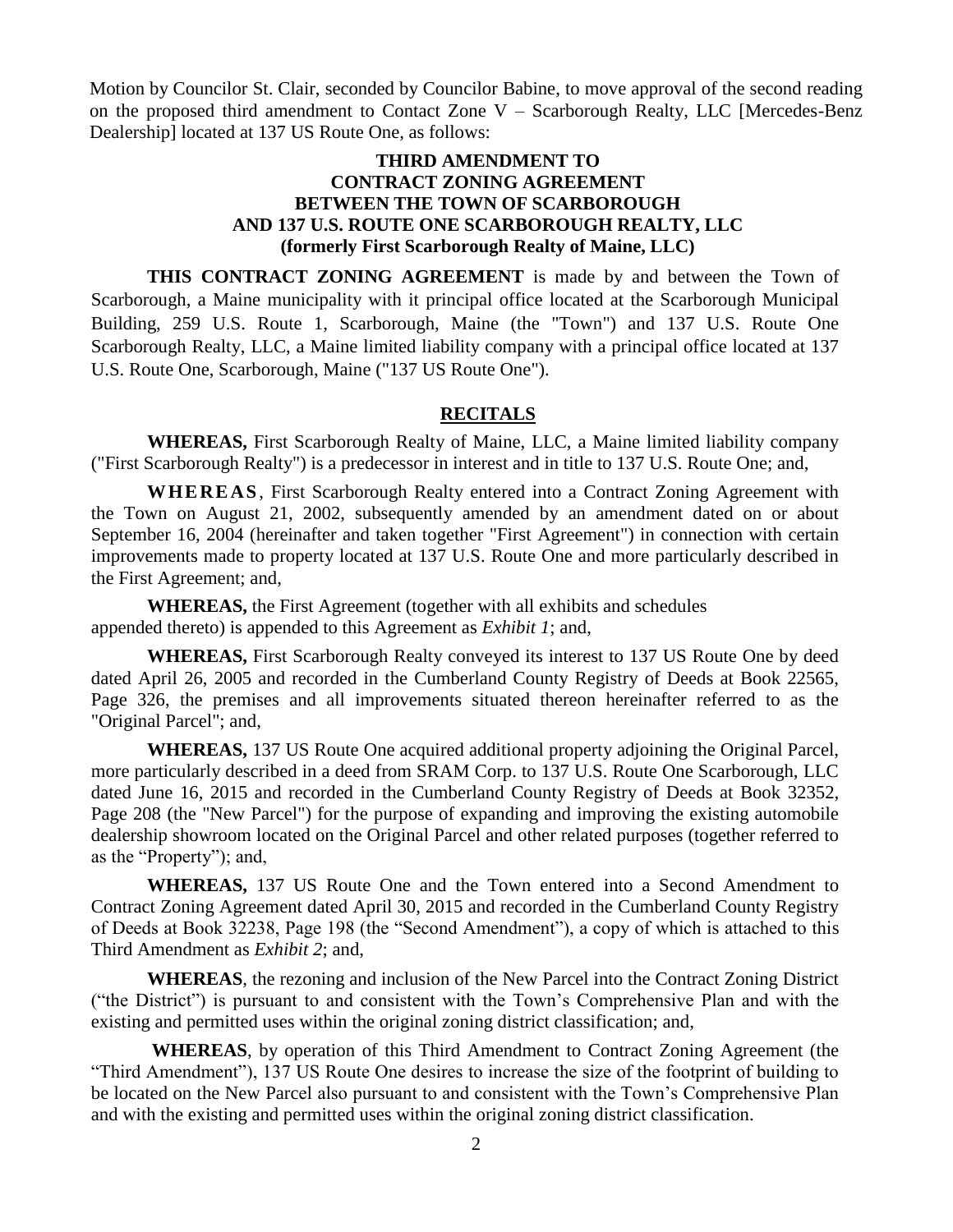**NOW, THEREFORE,** in consideration of the mutual promises made by each party to the other, and other good and valuable consideration, the receipt and sufficiency of which is hereby acknowledged as received by each, the parties covenant and agree as follows:

- 1. All terms, conditions, covenants, representations, warranties, benefits and burdens set forth in the First Agreement and Second Amendment (including all exhibits and schedules appended thereto) are affirmed, adopted, ratified and accepted by the Town and 137 US Route One and incorporated herein as if restated in full, subject to any conflict or inconsistency between the First Agreement, the Second Amendment and this Third Amendment, in which case this Third Amendment shall govern and control.
- 2. 137 US Route One is authorized to make the improvements and modifications to the Property as described in a certain "Site Plan - Proposed Contract Zone Amendment for Prime Motor Mercedes Benz - Sprinter" prepared by Gawron Turgeon Architects, Scarborough, Maine, revised through April 27, 2016 (the "Site Plan") attached as *Exhibit 2B*. Within this authorization is specific authorization to permit the maximum allowable building footprint for the building to be constructed on the New Parcel to be  $26,290 \pm$  square feet. Construction of the improvements shall be subject to the following conditions:
	- a. Notwithstanding Section XII of the Zoning Ordinance, as it may be amended from time to time, one additional business sign is permitted as shown on the Site Plan.
	- b. Notwithstanding the landscaping requirements in Section XVIII.A of the Zoning Ordinance, as it may be amended from time to time, a reduction in the required 15' green strip buffer is permitted to the extent shown on the Site Plan.
	- c. The uses allowed shall be limited to an automobile dealership with outdoor sales, display and storage of motor vehicles and indoor sales, service and display.
	- d. Special events and assembly activities may be conducted within any building as an accessory use, subject to any other required codes and approvals.
	- e. The Property subject to this Agreement shall be developed and used only in accordance with the Site Plan, to be approved by the Scarborough Planning Board, as that site plan may be amended from time to time.
- 3. 137 US Route One shall record this Agreement within 30 days after its approval by the Scarborough Town Council.
- 4. The provisions of this Agreement shall be deemed restrictions on the use of the Property, except as this Agreement may be amended by future written agreement of the Town and 137 US Route One or its successors in interest.
- 5. This is the sole zoning for the Property, and except as otherwise set forth in the aforesaid conditions, all other requirements of the underlying TVC Zoning District shall apply. The above restrictions, provisions and conditions are an essential part of the rezoning, shall run with the Property, shall bind 137 US Route One, its successors in interest and assigns, and shall inure to the benefit of and be enforceable by the Town.
- 6. Except as expressly modified herein, the use and occupancy of the Property shall be governed by and comply with the provisions of the Zoning Ordinance of the Town and any applicable amendments thereto or replacement thereof.
- 7. In the event that 137 US Route One or its successors or assigns fail to develop the Property in accordance with this Agreement or in the event of any other breach hereof, this Agreement may be terminated by vote of the Scarborough Town Council. In that event, the Property may then be used only for such uses as are otherwise allowed by law.
- 8. The Town shall have the power to enforce all conditions and restrictions of this Agreement, both through enforcement action pursuant to Section IV of the Scarborough Zoning Ordinance and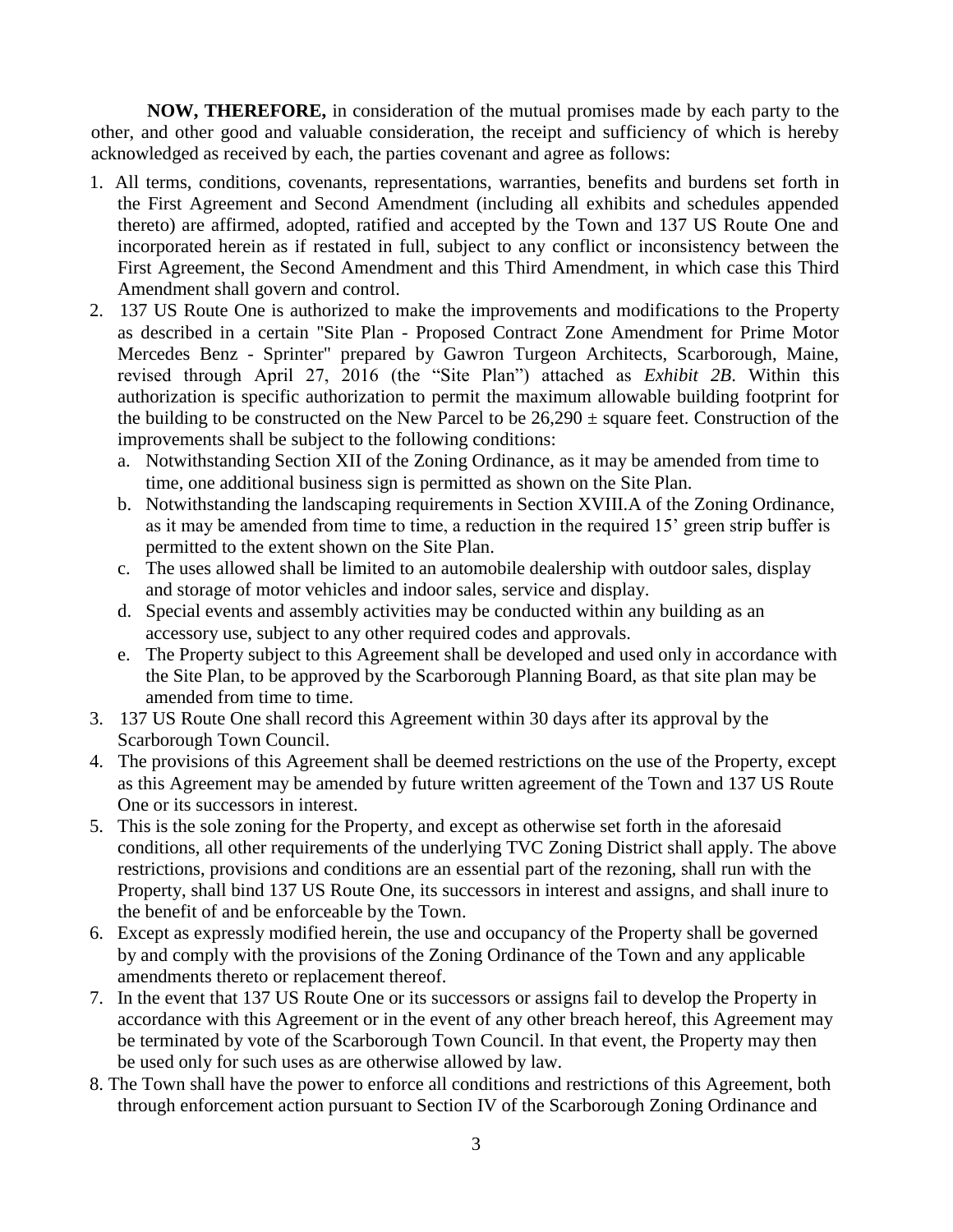through legal action for specific performance of the Agreement.

**IN WITNESS WHEREOF,** the parties have executed this Agreement this day of , 2016 WITNESS:

> 137 ROUTE ONE SCARBOROUGH REALTY, LLC

\_\_\_\_\_\_\_\_\_\_\_\_\_\_\_\_\_\_\_\_\_\_\_\_\_\_ By: \_\_\_\_\_\_\_\_\_\_\_\_\_\_\_\_\_\_\_\_\_\_\_\_\_\_

Ira Rosenberg Its Manager

TOWN OF SCARBOROUGH

 $\rm\,By:$ 

Thomas Hall It's Town Manager

STATE OF MAINE Cumberland, ss. Date:

PERSONALLY APPEARED the above-named Ira Rosenberg, in his capacity as Manager of 137 US Route One Scarborough Realty, LLC and acknowledged the foregoing instrument to be his free act and deed in his capacity and the free act and deed of said limited liability company.

Before me, Notary Public/Attorney at Law

STATE OF MAINE

Cumberland, ss. Date:

PERSONALLY APPEARED the above-named Thomas Hall, in his capacity as Town Manager of the Town of Scarborough, Maine and acknowledged the foregoing instrument to be his free act and deed in his capacity and the free act and deed of said Town.

> Before me, Notary Public/Attorney at Law

#### EXHIBIT 1 (THE FIRST AGREEMENT)

### EXHIBIT 2 (SECOND AMENDMENT TO CONTRACT ZONE AGREEMENT)

#### EXHIBIT 2B (SITE PLAN)

Vote: 7 yeas

**Order No. 16-034, 7:00 p.m. Public hearing and second reading on the proposed third amendment to Contract Zone I – Frank R. Goodwin, E & F Limited Liability Company and Raymond C. Field [Land Rover Dealership], located at 371 US Route One.** Thomas J. Hall, Town Manager, gave a brief overview on this Order. Chairman Donovan opened the public hearing. As there were no comments either for or against, the hearing was closed at 7:20 p.m.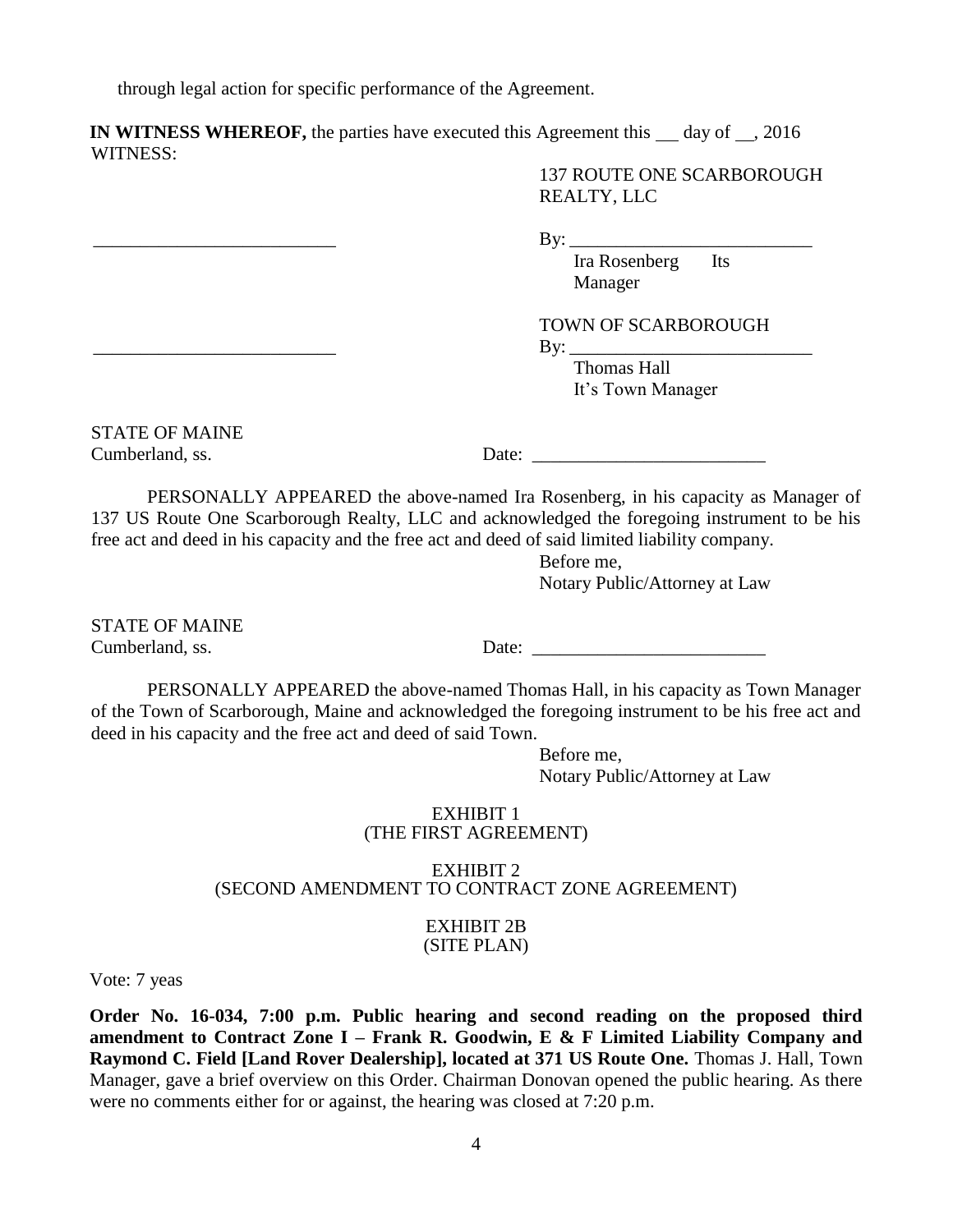Motion by Councilor Rowan, seconded by Councilor Caterina, to move approval of the second reading on the proposed third amendment to Contract Zone  $I$  – Frank R. Goodwin, E & F Limited Liability Company and Raymond C. Field [Land Rover Dealership], located at 371 US Route One.

Motion by Councilor St. Clair, seconded by Councilor Babine, to move approval to amend the main motion to page two, section 3.b and add the following: ….elevation plans prepared by Ryan Senatore Architecture dated May 13, 2016, submitted during site plan review.

Vote on Amendment: 7 Yeas.

Vote on Main Motion as Amended:

### **THIRD AMENDMENT TO EXHIBIT I CONTRACT ZONING AGREEMENT BETWEEN THE TOWN OF SCARBOROUGH AND FRANK R. GOODWIN, E & F LIMITED LIABILITY COMPANY AND RAYMOND C. FIELD**

**WHEREAS**, E & F Limited Liability Company ("E & F") entered into a Contract Zoning Agreement with the Town of Scarborough on the  $15<sup>th</sup>$  day of July 1996 (the "Contract"), a copy of which is attached hereto as Schedule A; and,

**WHEREAS**, E & F acquired certain real estate from Raymond C. Field by two deeds dated June 21, 1996 and recorded in the Cumberland County Registry of Deeds at Book 12576 Page 54 and by Corrective Warranty Deed dated October 27, 1997, recorded in the Cumberland County Registry of Deeds at Book 13402, Page 45; and,

**WHEREAS**, E & F built a 3,826 square foot addition to its existing building on the north side of the building away from U.S. Route One, which addition is used for the purposes of automobile sales and service pursuant to a First Amendment to the Contract, dated October 2, 2000, a copy of which is attached hereto as Schedule B; and,

**WHEREAS**, in order to have the proper setbacks,  $E \& F$  acquired an approximate additional 17,070 square feet by deed of KDA LLC (successor to Raymond Field), which deed was dated April 10, 2000 and recorded in the Cumberland County Registry of Deeds at Book 15410, Page 322; and,

**WHEREAS**, the Amended Contract, Schedule B, at paragraph  $3(a)$ , states that E & F was authorized to have an automobile dealership with the structure of 13,730 square feet; and,

**WHEREAS**, the current initial structure is 13,730 square feet and the anticipated additions to the structure will be 1000 square feet for a total building footprint of 14730 square feet; and,

**WHEREAS,** the addition to the automobile dealership will also involve an increase in the square footage of the area utilized for outdoor display, storage or parking of vehicles. An additional 7 parking spaces, 7 new spaces being visible from the road will bring the total number of parking spaces to 115, 23 of which will be visible from the road. The relocation of outdoor vehicle storage and display or parking areas to parts of the site closer to the property boundaries or road sidelines than shown on the originally approved site plan is contemplated; and,

**WHEREAS**, the size, location, configuration and topography of this site permit a level of buffering, landscaping and site design which will mitigate what might otherwise be adverse impacts of outdoor displays, storage and sales, because the additional square footage of the building is away from U.S. Route One.

**WHEREAS**, the Amendment to the Contract Zoning Agreement would be consistent with the policies and future land use plan of part three of the Scarborough Comprehensive Plan and is permitted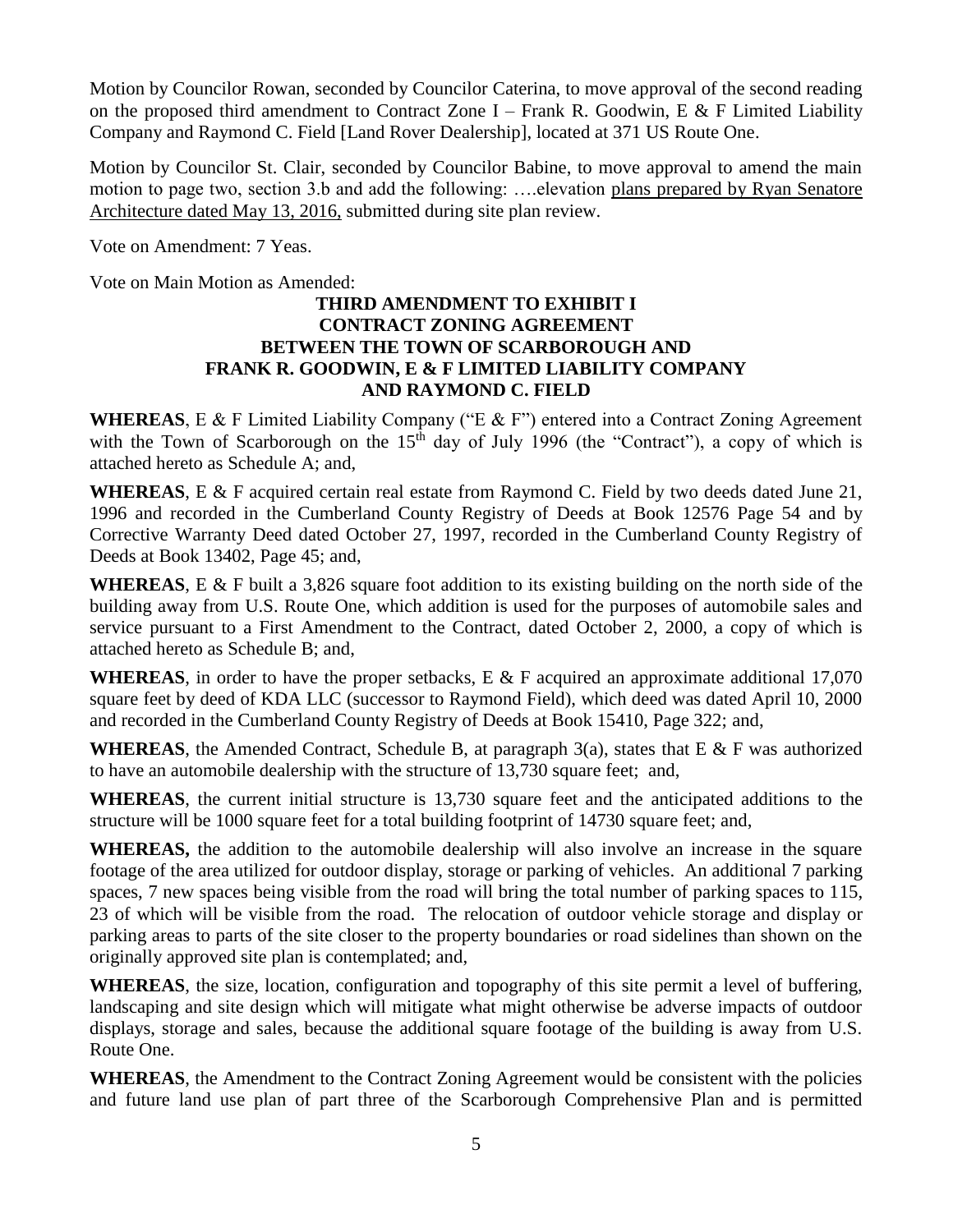pursuant to the Zoning Ordinance and Maine Law and is consistent with the existing and permitted uses within the original zoning classification.

**NOW THEREFORE**, in consideration of the mutual promises made by each party to the other, the parties covenant and agree as follows:

- 1. The Town will amend the Zoning Map of the Town of Scarborough by adopting the map change shown on Schedule C hereto.
- 2. All references in the original Contract Zoning Agreement, the First Amendment to the Contract and the Second Amendment to the Contract, and the Third Amendment to the Contract to the "site plan" shall hereafter mean the amended site plan approved by the Scarborough Planning Board on (TBD), 2016, attached hereto as Schedule D.
- 3. Upon approval of an amended site plan by the Scarborough Planning Board, E & F Limited Liability Company is authorized to construct the addition to the automobile dealership as portrayed on the Attached Schedule C. The additional construction will be completed within 12 months after execution of this Agreement. Construction of the addition shall be subject to the following conditions:
	- a. The maximum allowable building footprint for the building shall be 14,730 square feet and the maximum building height shall be two stories.
	- b. Building design, style and materials for the addition shall be substantially as depicted on the building elevation plans prepared by Ryan Senatore Architecture dated May 13, 2016, submitted during site plan review.
	- c. No trees or other vegetation existing on the date of this Agreement shall be removed except as indicated in the approved addition site plan.
- 4. Except as amended hereby, E & F Limited Liability Company reaffirms each and every provision of the Contract Zoning Agreement, Schedule A and the First Amendment, Schedule B.
- 5. E & F Limited Liability Company shall record this Amendment to Contract Zoning Agreement in the Cumberland County Registry of Deeds within 30 days after its approval by the Scarborough Town Council.

**IN WITNESS WHEREOF**, the parties hereto have executed this Third Amendment to Contract Zoning Agreement this \_\_\_\_\_ day of \_\_\_\_\_\_\_\_\_\_\_\_\_, 2016.

# WITNESS: **TOWN OF SCARBOROUGH**

\_\_\_\_\_\_\_\_\_\_\_\_\_\_\_\_\_\_\_\_\_\_\_\_\_\_ By: \_\_\_\_\_\_\_\_\_\_\_\_\_\_\_\_\_\_\_\_\_\_\_\_\_

Its: Town Manager (duly authorized by a vote of the Scarborough Town Council on (TBD), 2016

**E & F LIMITED LIABILITY COMPANY**

\_\_\_\_\_\_\_\_\_\_\_\_\_\_\_\_\_\_\_\_\_\_\_\_\_\_ By: \_\_\_\_\_\_\_\_\_\_\_\_\_\_\_\_\_\_\_\_\_\_\_\_\_\_

 Frank R. Goodwin Its: Managing Member

STATE OF MAINE COUNTY OF CUMBERLAND \_\_\_\_\_\_\_\_\_\_\_, 2016

Personally appeared the above named \_\_\_\_\_\_\_\_\_\_\_, in his/her capacity as Scarborough Town Manager and acknowledged the foregoing instrument to be his/her free act and deed. Before me,

Notary Public/Attorney at Law

\_\_\_\_\_\_\_\_\_\_\_\_\_\_\_\_\_\_\_\_\_\_\_\_\_\_\_\_\_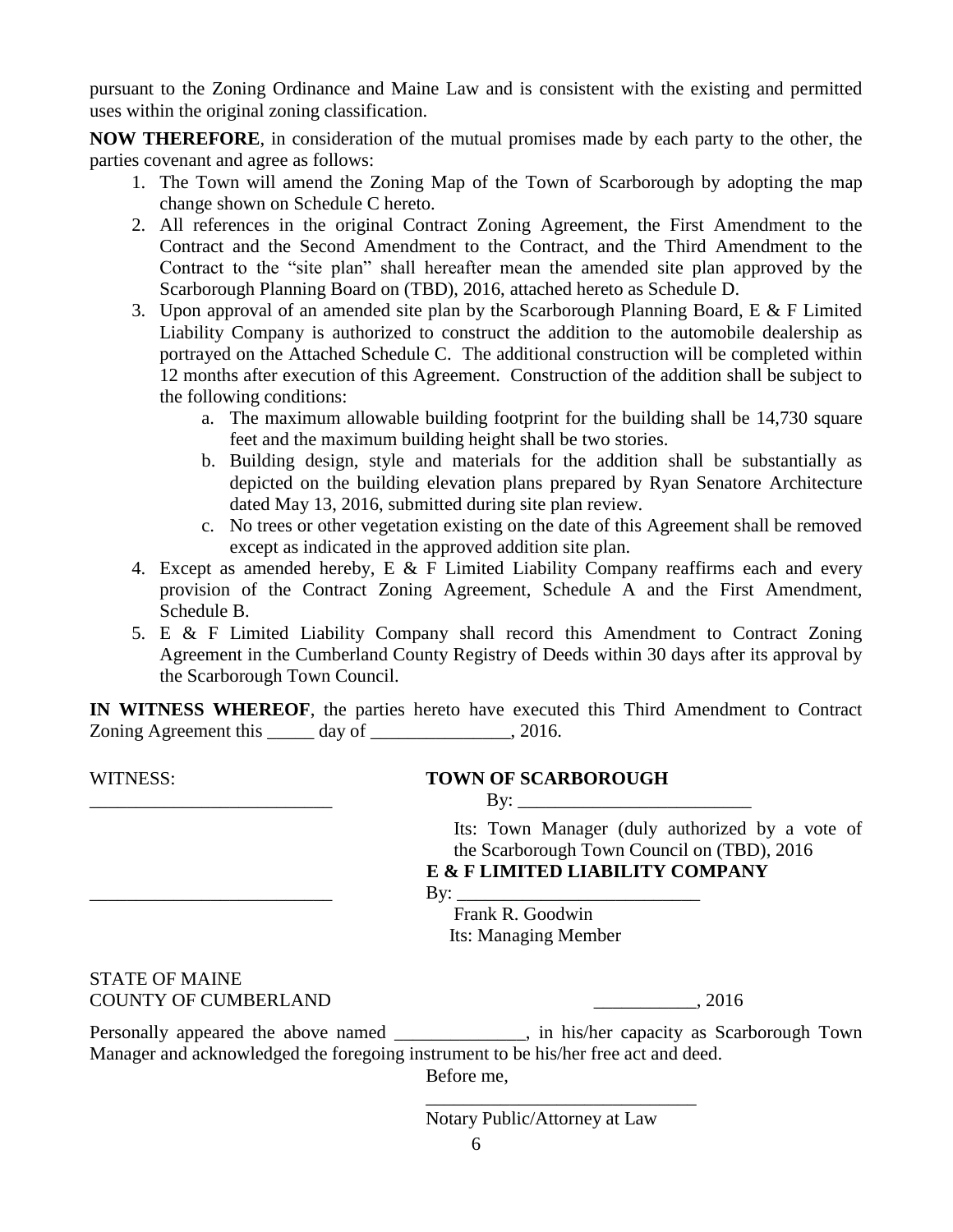#### STATE OF MAINE COUNTY OF  $\sim$  2016

Personally appeared the above named Frank R. Goodwin in his capacity as Managing Member of E  $\&$ F Limited Liability Company and acknowledged the foregoing instrument to be his free act and deed. Before me,

Notary Public/Attorney at Law

\_\_\_\_\_\_\_\_\_\_\_\_\_\_\_\_\_\_\_\_\_\_\_\_\_\_\_\_\_

Vote: 7 Yeas.

**OLD BUSINESS:** None at this time.

#### **NEW BUSINESS:**

**Order No. 16-044. Act to authorize the Town Manager to enter into an Interlocal Agreement with the Town Old Orchard Beach and the City of Westbrook for shared vehicle maintenance and repair services.** Thomas J. Hall, Town Manager, gave a brief overview on this Order.

Motion by Councilor St. Clair, seconded by Councilor Babine, to move approval to authorize the Town Manager to enter into an Interlocal Agreement with the Town Old Orchard Beach and the City of Westbrook for shared vehicle maintenance and repair services and to allow the Town Manger to insert certain language pertaining to penalties for late payment and insurances.

Vote: 7 Yeas.

**Order No. 16-045. Act to authorize the Town Manager to enter into a License Agreement for use of the Town's Parking lot at Pine Point [Hurd Park] for overflow parking by Bayley's Lobster Pound.** Thomas J. Hall, Town Manager, gave a brief overview on this Order.

Motion by Councilor St. Clair, seconded by Councilor Babine, to move approval to authorize the Town Manager to enter into a License Agreement for use of the Town's Parking lot at Pine Point [Hurd Park] for overflow parking by Bayley's Lobster Pound.

Vote: 7 Yeas.

**Order No. 16-046. Act to authorize the Town Manager to sign a Quit Claim Deed on property located at 362 Payne Road relating to an old tax lien from 1938.** Thomas J. Hall, Town Manager, gave a brief overview on this Order.

Motion by Councilor St. Clair, seconded by Councilor Babine, to move approval to authorize the Town Manager to sign a Quit Claim Deed on property located at 362 Payne Road relating to an old tax lien from 1938.

Vote: 7 Yeas.

**Order No. 16-047. Act on the request from the Town Clerk to certify the results of the School Budget Validation Referendum Election.** Motion by Councilor Babine, seconded by Councilor St. Clair, to move approval on the request from the Town Clerk to certify the results of the School Budget Validation Referendum Election, as follows: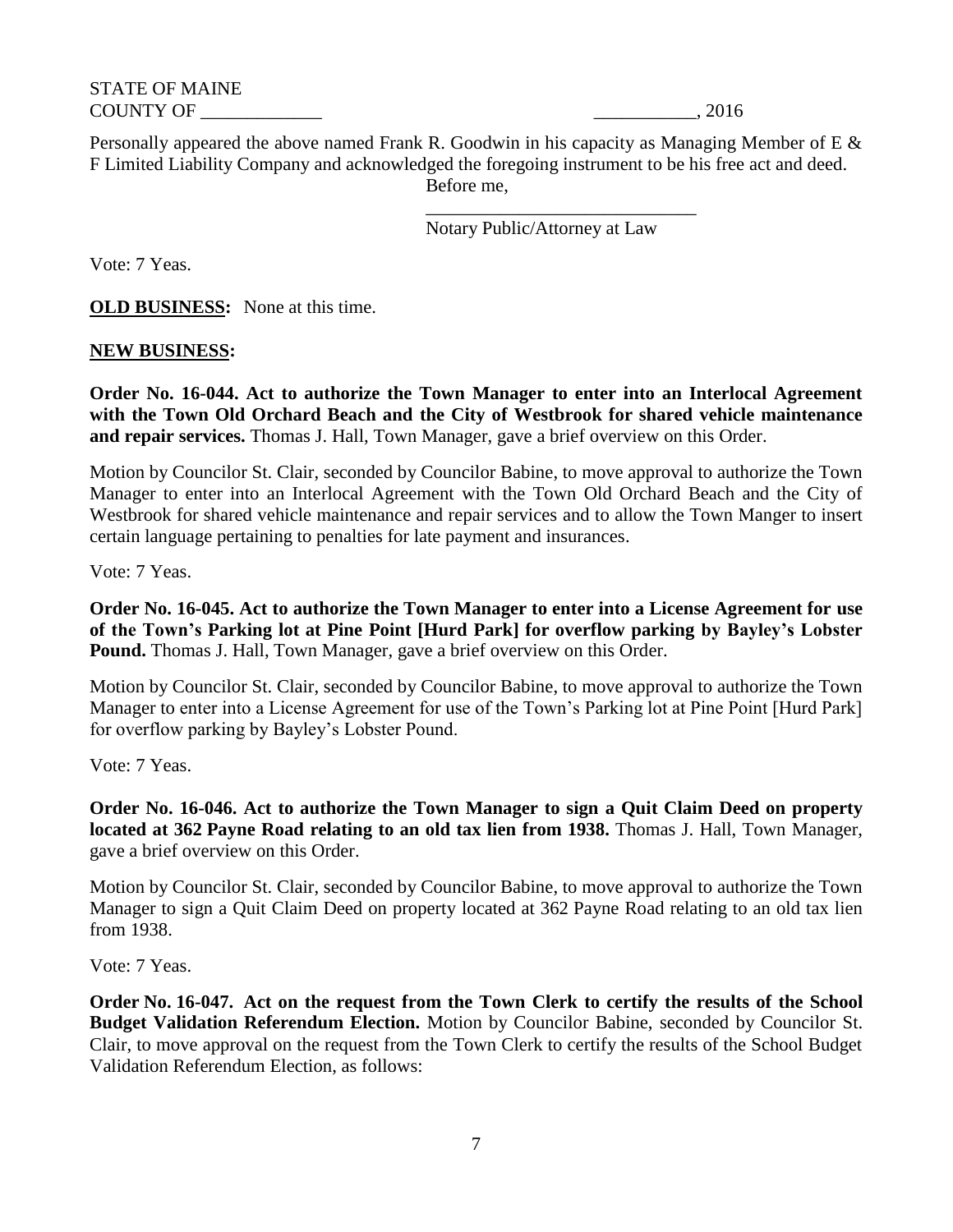**Question 1**: Do you favor approving the Scarborough School budget for the upcoming school year that was adopted at the latest Town of Scarborough budget meeting?

**YEAS: 1,972\* NAYS: 1,544 BLANKS: 1**

**Question 2:** Do you wish to continue the budget validation referendum process in the Scarborough School Administrative unit for an additional three years?

**YEAS: 2,344\* NAYS: 1,134 BLANKS: 20**

3,517 cast ballots; [15,734 total active voters - 22% voter turnout]

Vote: 7 Yeas.

**Item 8. Non Action Items.** None at this time.

# **Item 9. Standing and Special Committee Reports and Liaison Reports.**

- Councilor Babine gave a brief overview on the Finance Committee meetings; the Library Annual Book Sale; the ecomaine annual meeting and the Cumberland County review of Jail's Budget.
- Councilor Rowan noted that the Historic Implementation Committee would be taking the summer off.
- Councilor Caterina gave a brief update on the next Ordnance Committee meeting; there would be a joint meeting of Long range Planning and Conservation Commission and the Chamber's Annual meeting would be on June 29<sup>th</sup>.
- Councilor Hayes gave an update on the Eastern Trail Group; the Shellfish Conservation Commission and the Harbor Committee. He also commented on "Operation Dry Water" a boat safety course that would be held of the next couple of weekend.
- Councilor Caiazzo gave an update on the Energy Committee adding that the committee would not be meeting during the summer.
- Chairman Donovan CPCOG [Greater Portland Council of Government] The fire department received an award for its internship program.

# **Item 10. Town Manager Report.** Thomas J. Hall, Town Manager gave the following updates:

- Letter from Chief Thurlow stating that the Fire Department receives improved insurance rating [ISO Rating].
- Paving Projects: Black Point Road; Oak Hill intersection. Revised traffic pattern please be aware. The Eastern Road will have new striping plan. Please review the town's homepage for further information.
- Reminder of the summer meeting dates July  $20<sup>th</sup>$  and August 17th

# **Item 11. Council Member Comments.**

- Councilor Caiazzo thanked everyone for coming out to vote either in person or by absentee ballot and went on to thank all those who were participates in preparing the budget and bringing it forward for the vote.
- Councilor Hayes also commented on the budget and the process that was followed.
- Councilor St. Clair commented on the budget and how people are behaving in politics. She hoped that people would be kinder when not in agreement with others.
- Councilor Caterina also commented on the communication piece of letting people know what is going on in the local government.